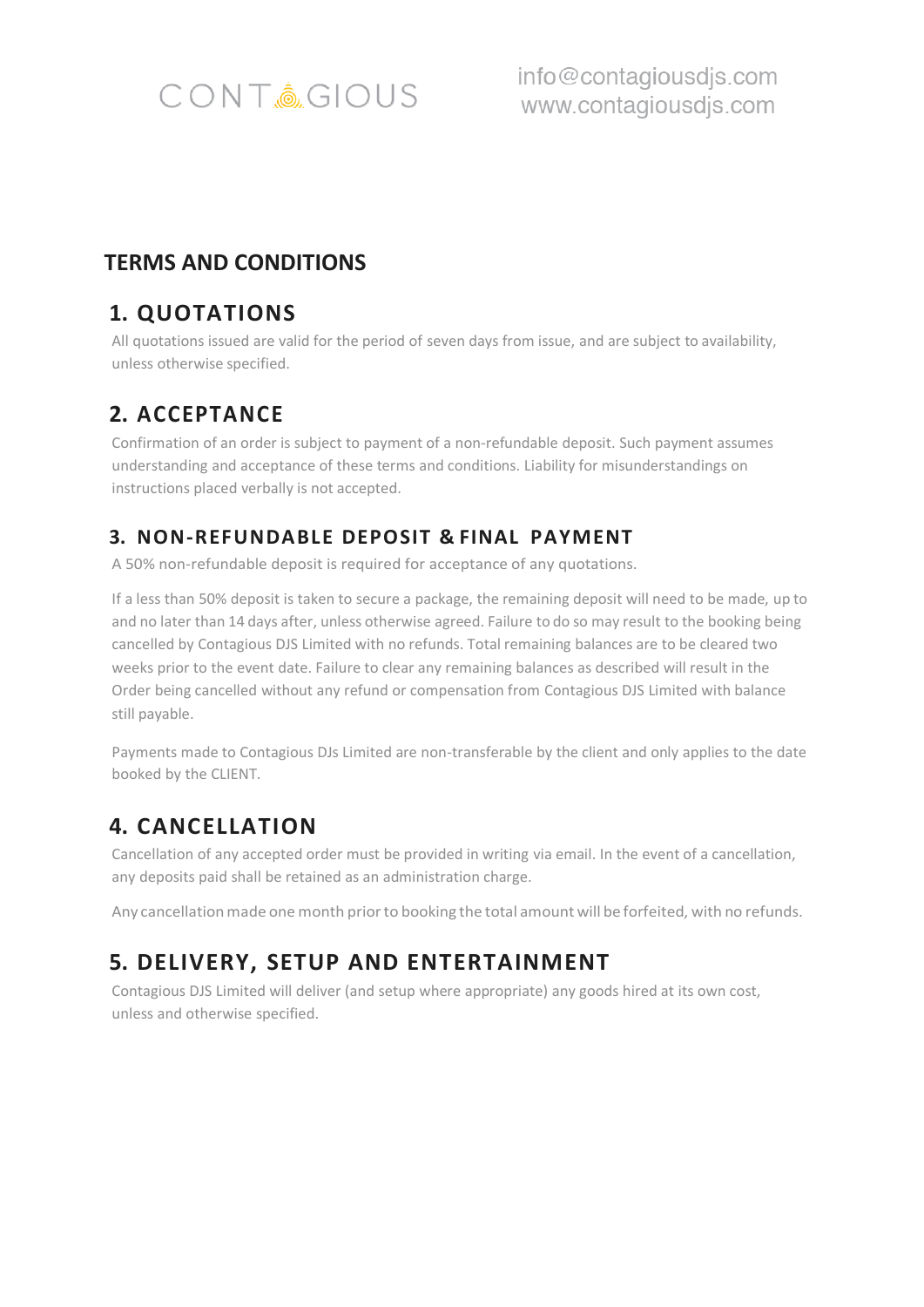Unless agreed otherwise, an extra fee will be charged to the named client if Contagious DJS performs in excess of the specified time.

Theclientisresponsibleinensuringthatthevenueisopenforaccessattheagreedtimeandthat itis suitable to house the items. No responsibility is accepted for any arising setup delays due to delayed venue access or other reasons for which Contagious DJS Limited are beyond reasonable control. It is the client's reasonability to ensure adequate setup and dismantling times are allocated, at their own cost, with the venue.

The client is to ensure that items supplied during setup are ready for collection at the agreed time. Any delays to this time will incur additional labour charges of £150 per each delayed (or part) hour. Contagious DJS Limited is not responsible for any charges incurred to the customer due to any delays arising.

If loading bays are unavailable/occupied during any agreed setup and dismantling times, resulting in Contagious DJS Limited having to park it's vehicle(s) elsewhere in areas where they may be clamped or receive parking fines, the client isresponsible for any such charges arising from the fines.

Contagious DJS Limited may at times have to secure wires, cables and carpets for health & safety reasons using a strong adhesive tape. Please be aware that residue marks may be left behind on the surface and that Contagious DJS Limited are not responsible for any damages arising from this cause.

Floor plans/layout of any installation must be supplied by the client 4 weeks in advance of the event. Contagious DJS Limited reserves the right to adjust any supplied plans/layouts should any difficulties arise from given information. Failure to supply any written plans of the intended layout will result in Contagious DJS Limited determining a suitable position/location for ordered items.

Pre-event forms and Event plans must be supplied by the client 4 weeks in advance of the event. Contagious DJS Limited reserves the right to adjust any supplied plans should any difficulties arise from given information. Contagious DJS Limitedwill not be held responsible for any content and/or music thatis not able to be played due to the failure to provide the relevant formsin time.

It's the client's responsibility to check the venue to ensure there are no sound limiters, and if there are they are aware of the venues limitations with loud audio.

# **6. STAGING/PLATFORMS**

It is the client's responsibility to ensure any platforms/stages, unless hired from Contagious DJS Limited are laid out in advance of the agreed set up time. Dimensions for any stage/platforms must be obtainedinadvancefromContagious DJSLimited andresponsibilityofanystage/platformis of the clients, unless hired from Contagious DJS Limited.

# **7. LOSS & DAMAGES**

The client is responsible for the damage or loss of any items supplied by Contagious DJS Limited. The client will be notified within 7 days of any costs in repairing or replacing any goods hired to the client. Any such costs must be met by the client within 14 days of the notice being issued.

It is recommended that a member of your company/family stay behind until all items have been accounted for and collected by Contagious DJS Limited. If there are any shortages or damages and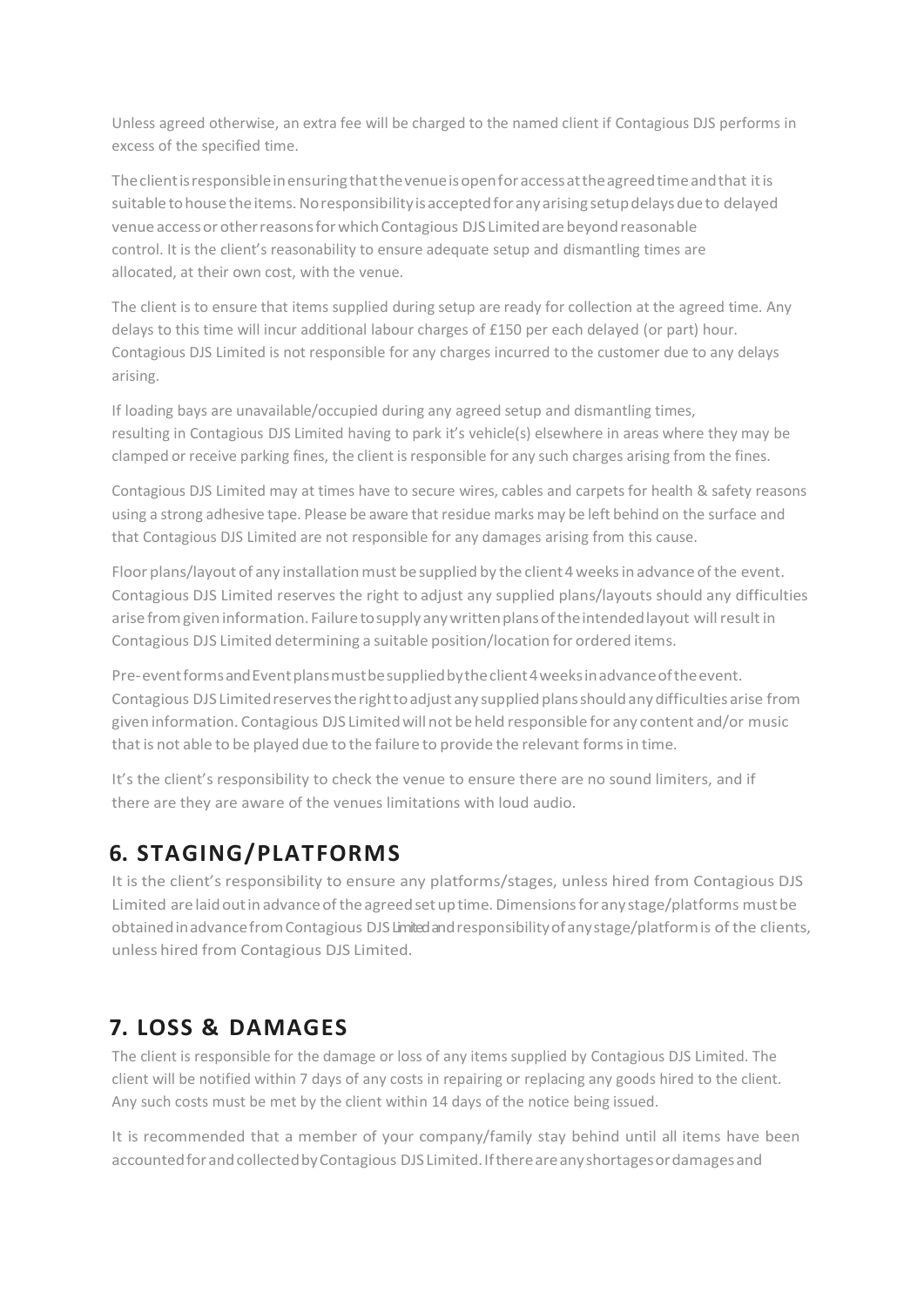there is nobody available to be notified, the client will have to accept the loss/damages as accounted for by Contagious DJS Limited.

If at the request or instruction of the CLIENT or the VENUE, the equipment and/or recorded music is to be left unattended for example, during a fire alarm, the CLIENT will be liable for any loss or damage, however caused, during such time as that equipment/recorded music is at the venue.

# **8. REFUNDABLE DEPOSIT**

A refundable deposit may be required in advance with the final balance – the client shall be notified if so. This may cover or contribute towards any sums owed to Contagious DJS Limited arising from any loss or damages. If there are no additional charges to be made, the deposit will be refunded in full within 7 days of the function/return date. Any losses or damages will also take into account any loss revenue from future bookings.

### **9. OWNERSHIP**

All items remain the property of Contagious DJS Limited and/or its suppliers unless and otherwise specified.

# **10. EXTERNAL SUPPLIERS**

Contagious DJS cannot be held liable in the unlikely event of any third-party supplies or suppliers not arriving or supplying their products and/or services on the required date or at the required time. If they do not arrive or supply these services at all, you will be refunded the full amount you paid for that service. These services may include any service/s arranged by Contagious DJS on the client's behalf, which are not part of Contagious DJS.

### **11. OTHER**

Contagious DJS will not accept any liability for power cuts however we will co-operate with the venue to try and rectify the problem. If reducing the equipment booked by the CLIENT will overcome power problems at the venue, then Contagious DJS is given full authority to do so without consulting the CLIENT.

The CLIENT understands that no compensation or price reductions will be given by Contagious DJS for power cut issues or for the reduction of equipment due to electricity power issues.

Contagious DJS will always give advice and recommendations on the packages and equipment for the CLIENTS event, however it's the CLIENTS duty to ensure that the package and equipment they book will fit and is sufficient for their event and venue.

Clients must ensure adequate space is assigned for the installation. Contagious DJS Limited cannot accept responsibility for any shortfall in the required space.

If a venue has any restrictions in place, e.g. no stapling on venue stage, No Haze allowed, no confetti allowed, it is the client's responsibility to notify Contagious DJS Limited. No liability will be